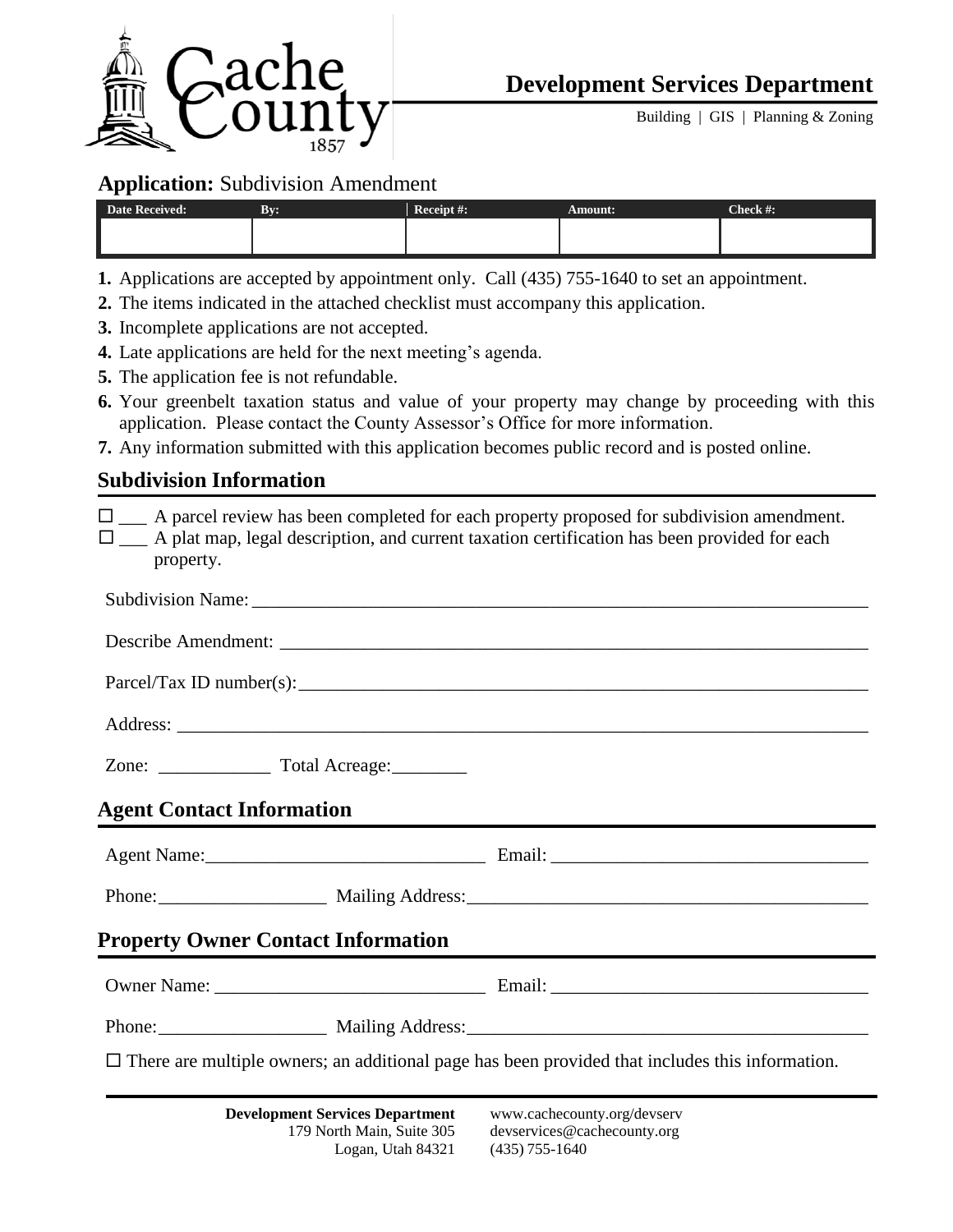# **Review Process**

- **1)** Staff will review the application with the applicant to ensure that the information submitted is sufficient to completely review the project.
- **2)** Complete applications are forwarded to the necessary county departments for review and comment. The application, site visits, and department reviews are used in the preparation of the staff report that is presented to the county land use authority and is available to all interested parties and is posted online at http://www.cachecounty.org/pz/.
- **3)** Notices are posted in the Herald Journal and mailed to the property owner(s) and surrounding property owner(s) within 300 feet of the project boundary. Agendas are posted online at www.cachecounty.org and at http://www.utah.gov/pmn/index.html.
- **4)** Projects requiring County Council approval are placed on the next available council agenda once the Planning Commission has made a recommendation. Staff forwards the staff report, the Planning Commission's recommendation, and any other pertinent information for County Council's review.

| <b>2022 Meeting Dates and Application Deadlines</b>           |                                          |  |                                                                                                                            |  |                                                  |                                          |
|---------------------------------------------------------------|------------------------------------------|--|----------------------------------------------------------------------------------------------------------------------------|--|--------------------------------------------------|------------------------------------------|
| <b>PLANNING COMMISSION</b><br>$(1st Thursday of each month*)$ |                                          |  | <b>COUNTY COUNCIL</b><br><b>BOARD OF ADJUSTMENTS</b><br>$(2nd & 4th Tuesday*)$<br>(3 <sup>rd</sup> Thursday of each month) |  |                                                  |                                          |
| <b>Application</b><br><b>Deadline</b><br>3:00 PM              | <b>MEETING</b><br><b>DATE</b><br>5:30 PM |  | <b>MEETING</b><br><b>DATE</b><br>5:00 PM                                                                                   |  | <b>Application</b><br><b>Deadline</b><br>3:00 PM | <b>MEETING</b><br><b>DATE</b><br>6:00 PM |
| 1 Dec 21                                                      | 6 Jan                                    |  | 11 Jan<br>25 Jan                                                                                                           |  | 30 Dec 21                                        | 20 Jan                                   |
| 5 Jan                                                         | 3 Feb                                    |  | 8 Feb<br>22 Feb                                                                                                            |  | 27 Jan                                           | 17 Feb                                   |
| 2 Feb                                                         | 3 Mar                                    |  | 8 Mar<br>22 Mar                                                                                                            |  | 24 Feb                                           | 17 Mar                                   |
| 2 Mar                                                         | 7 Apr                                    |  | 12 Apr<br>$26$ Apr                                                                                                         |  | 31 Mar                                           | 21 Apr                                   |
| 6 Apr                                                         | 5 May                                    |  | 10 May<br>24 May                                                                                                           |  | 28 Apr                                           | 19 May                                   |
| 4 May                                                         | 2 Jun                                    |  | 14 Jun<br>28 Jun                                                                                                           |  | 26 May                                           | 16 Jun                                   |
| 1 Jun                                                         | 7 Jul                                    |  | 12 Jul<br><b>26 Jul</b>                                                                                                    |  | 30 Jun                                           | 21 July                                  |
| 6 Jul                                                         | 4 Aug                                    |  | 9 Aug<br>23 Aug                                                                                                            |  | 28 Jul                                           | 18 Aug                                   |
| 3 Aug                                                         | 1 Sep                                    |  | 13 Sep<br>27 Sep                                                                                                           |  | 25 Aug                                           | 15 Sep                                   |
| 31 Aug                                                        | 6 Oct                                    |  | <b>11 Oct</b><br><b>25 Oct</b>                                                                                             |  | 29 Sep                                           | 20 Oct                                   |
| 5 Oct                                                         | 3 Nov                                    |  | 8 Nov<br><b>22 Nov</b>                                                                                                     |  | 27 Oct                                           | <b>17 Nov</b>                            |
| 2 Nov                                                         | 1 Dec                                    |  | 6 Dec*<br>13 Dec*                                                                                                          |  | 23 Nov                                           | 15 Dec                                   |